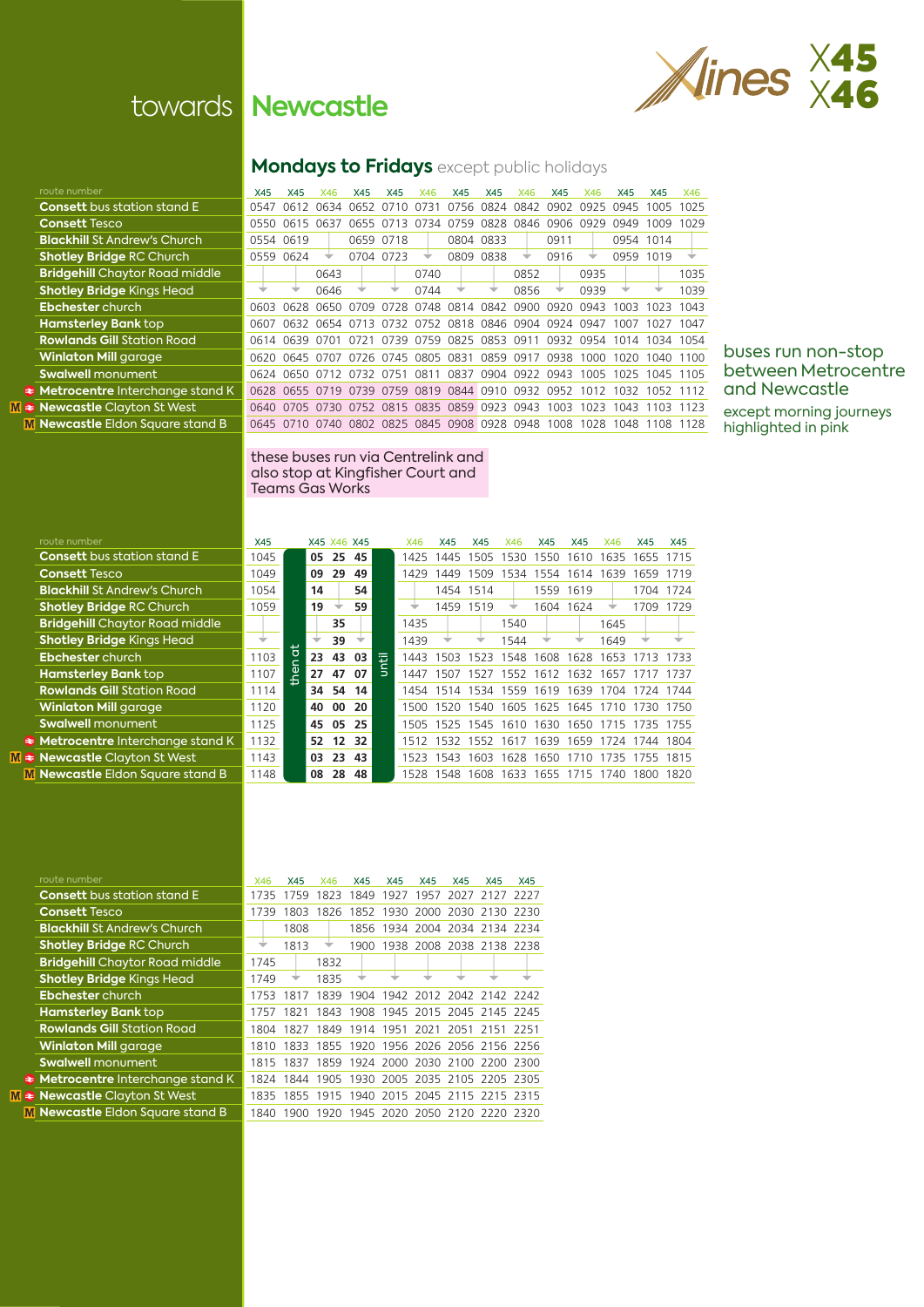

# towards **Newcastle**

**Saturdays**

**Consett** bus station stand E **Consett Tesco Blackhill St Andrew's Church Shotley Bridge RC Church Bridgehill Chaytor Road middle | 1858 | 1858 | 1858 | 1858 | 1858 | 1858 | 1858 | 1858 | 1858 x 0839 x 1739 x 1739 x 1739 x 1739 x 1739 x 1739 x 1739 x 1739 x 1739 x 1739 x 1739 x 1739 x 1739 x 1739 x 1739 x 1739 x 1739 x**  $Ebber$  church **Hamsterley Bank top**  $Rowlands Gill Station Road$ **Winlaton Mill garage Swalwell monument**  $\rightarrow$  Metrocentre Interchange stand K **M**  $\triangle$  **Newcastle** Clayton St West **M** Newcastle Eldon Square stand B

| <b>Consett</b> bus station stand E     |
|----------------------------------------|
| <b>Consett Tesco</b>                   |
| <b>Blackhill St Andrew's Church</b>    |
| <b>Shotley Bridge RC Church</b>        |
| <b>Bridgehill</b> Chaytor Road middle  |
| <b>Shotley Bridge Kings Head</b>       |
| <b>Ebchester</b> church                |
| <b>Hamsterley Bank top</b>             |
| <b>Rowlands Gill Station Road</b>      |
| <b>Winlaton Mill garage</b>            |
| <b>Swalwell</b> monument               |
| <b>Metrocentre</b> Interchange stand k |

**M ≥** Newcastle Clayton St West

**M** Newcastle Eldon Square stand B

| <b>Consett</b> bus station stand E     |
|----------------------------------------|
| <b>Consett Tesco</b>                   |
| <b>Blackhill St Andrew's Church</b>    |
| <b>Shotley Bridge RC Church</b>        |
| <b>Bridgehill</b> Chaytor Road middle  |
| <b>Shotley Bridge Kings Head</b>       |
| <b>Ebchester</b> church                |
| <b>Hamsterley Bank top</b>             |
| <b>Rowlands Gill Station Road</b>      |
| <b>Winlaton Mill garage</b>            |
| <b>Swalwell</b> monument               |
| <b>Metrocentre</b> Interchange stand K |
|                                        |

**M**  $\triangleq$  **Newcastle** Clayton St West **M** Newcastle Eldon Square stand E

### **route number National Contract Contract Contract Contract Contract Contract Contract Contract Contract Contract Contract Contract Contract Contract Contract Contract Contract Contract Contract Contract Contract Contract C**

 $\overline{\mathbf{M}}$ 

| <b>Consett</b> bus station stand E         | 1715 | 1831                |                | 1931 2031                | 2231 |
|--------------------------------------------|------|---------------------|----------------|--------------------------|------|
| <b>Consett Tesco</b>                       | 1718 |                     |                | 1834 1934 2034 2234      |      |
| <b>Blackhill St Andrew's Church</b>        | 1722 | 1838                |                | 1938 2038 2238           |      |
| <b>Shotley Bridge RC Church</b>            |      |                     |                | 1726 1841 1941 2041 2241 |      |
| <b>Bridgehill</b> Chaytor Road middle      |      |                     |                |                          |      |
| <b>Shotley Bridge Kings Head</b>           |      |                     |                |                          |      |
| <b>Ebchester</b> church                    | 1730 | 1845 1945 2045      |                |                          |      |
| <b>Hamsterley Bank top</b>                 | 1734 |                     | 1849 1949 2049 |                          |      |
| <b>Rowlands Gill Station Road</b>          | 1740 |                     | 1855 1955 2055 |                          |      |
| <b>Winlaton Mill garage</b>                |      | 1745 1900 2000 2100 |                |                          |      |
| <b>Swalwell monument</b>                   | 1749 | 1904 2004 2104      |                |                          |      |
| $\epsilon$ Metrocentre Interchange stand K | 1754 | 1909 2009 2109      |                |                          |      |
| $\bullet$ Newcastle Clayton St West        | 1804 |                     | 1919 2019 2119 |                          |      |
| La Newcastle Eldon Square stand E          |      | 1809 1924 2024 2124 |                |                          |      |

| route number                          | X45  | X45            | X45       | X46                                               | X45  | <b>X46</b> | X45  | X45       | X46                 | X45       |   |    | X45 X46 X45 |     |   | X46      | X45 |
|---------------------------------------|------|----------------|-----------|---------------------------------------------------|------|------------|------|-----------|---------------------|-----------|---|----|-------------|-----|---|----------|-----|
| <b>Consett</b> bus station stand E    | 0602 | 0647           | 0717      | 0739                                              | 0807 | 0825       |      |           | 0845 0905 0925 0945 |           |   | 05 | 25 45       |     |   | 1725     | 174 |
| <b>Consett Tesco</b>                  | 0605 | 0650           | 0720      | 0742                                              | 0811 | 0829       | 0849 | 0909      | 0929                | 0949      |   | 09 | 29          | -49 |   | 1729     | 174 |
| <b>Blackhill St Andrew's Church</b>   |      | 0609 0654 0724 |           |                                                   | 0816 |            |      | 0854 0914 |                     | 0954      |   | 14 |             | 54  |   |          | 175 |
| <b>Shotley Bridge RC Church</b>       |      | 0614 0659 0729 |           |                                                   | 0821 |            |      | 0859 0919 |                     | 0959      |   | 19 |             | 59  |   |          | 175 |
| <b>Bridgehill</b> Chaytor Road middle |      |                |           | 0748                                              |      | 0835       |      |           | 0935                |           |   |    | 35          |     |   | 1735     |     |
| <b>Shotley Bridge Kings Head</b>      |      |                |           | 0752                                              |      | 0839       |      |           | 0939                |           |   |    | 39          |     |   | 1739     |     |
| <b>Ebchester</b> church               | 0617 |                | 0702 0732 | 0756 0825 0843                                    |      |            | 0903 | 0923      | 0943 1003           |           | ಕ | 23 | 43 03       |     | 击 | 1743 180 |     |
| <b>Hamsterley Bank top</b>            | 0621 |                |           | 0706 0736 0800 0829 0847                          |      |            | 0907 | 0927      | 0947                | 1007      | ዎ | 27 | 47 07       |     |   | 1747 180 |     |
| <b>Rowlands Gill</b> Station Road     |      |                |           | 0628 0713 0743 0807 0836 0854 0914 0934 0954 1014 |      |            |      |           |                     |           |   |    | 34 54 14    |     |   | 1754 181 |     |
| <b>Winlaton Mill</b> garage           |      |                |           | 0633 0718 0748 0812 0842 0900 0920 0940           |      |            |      |           |                     | 1000 1020 |   | 40 | $00\,20$    |     |   | 1800 182 |     |
| <b>Swalwell</b> monument              |      |                |           | 0637 0722 0752 0817 0847 0905 0925 0945 1005 1025 |      |            |      |           |                     |           |   | 45 | 05 25       |     |   | 1805 182 |     |
| Metrocentre Interchange stand K       | 0641 |                |           | 0726 0756 0824 0854 0912 0932                     |      |            |      |           | 0952 1012 1032      |           |   | 52 | 12 32       |     |   | 1812 183 |     |
| <b>Newcastle</b> Clayton St West      | 0651 |                |           | 0736 0806 0835 0905 0923 0943 1003 1023 1043      |      |            |      |           |                     |           |   | 03 | 23 43       |     |   | 1823 184 |     |
| Newcastle Eldon Square stand B        |      |                |           | 0655 0740 0810 0840 0910 0928 0948                |      |            |      | 1008      | 1028 1048           |           |   | 08 | 28 48       |     |   | 1828 184 |     |
|                                       |      |                |           |                                                   |      |            |      |           |                     |           |   |    |             |     |   |          |     |

|         |    | X45 X46 | X45 |             | X46  | X45  |
|---------|----|---------|-----|-------------|------|------|
|         | 05 | 25      | 45  |             | 1725 | 1745 |
|         | 09 | 29      | 49  |             | 1729 | 1749 |
|         | 14 |         | 54  |             |      | 1754 |
|         | 19 |         | 59  |             |      | 1759 |
|         |    | 35      |     |             | 1735 |      |
|         |    | 39      |     |             | 1739 |      |
| then at | 23 | 43      | 03  | is<br>Intil | 1743 | 1803 |
|         | 27 | 47      | 07  |             | 1747 | 1807 |
|         | 34 | 54      | 14  |             | 1754 | 1814 |
|         | 40 | 00      | 20  |             | 1800 | 1820 |
|         | 45 | 05      | 25  |             | 1805 | 1825 |
|         | 52 | 12      | 32  |             | 1812 | 1832 |
|         | 03 | 23      | 43  |             | 1823 | 1843 |
|         | 08 | 28      | 48  |             | 1828 | 1848 |

| route number                          | X46   | X45  | X45  | X45                                | X45  | <b>X45</b>          | <b>X45</b> |
|---------------------------------------|-------|------|------|------------------------------------|------|---------------------|------------|
| <b>Consett</b> bus station stand E    | 1818  | 1849 | 1927 | 1957                               | 2027 | 2127 2227           |            |
| <b>Consett Tesco</b>                  | 1821  | 1852 | 1930 |                                    |      | 2000 2030 2130 2230 |            |
| <b>Blackhill St Andrew's Church</b>   |       |      |      | 1856 1934 2004 2034 2134 2234      |      |                     |            |
| <b>Shotley Bridge RC Church</b>       |       | 1900 |      | 1938 2008 2038 2138 2238           |      |                     |            |
| <b>Bridgehill</b> Chaytor Road middle | 1826  |      |      |                                    |      |                     |            |
| <b>Shotley Bridge Kings Head</b>      | 1830  |      |      |                                    |      |                     |            |
| <b>Ebchester</b> church               | 1834  |      |      | 1904 1942 2012 2042 2142 2242      |      |                     |            |
| <b>Hamsterley Bank top</b>            | 1838  |      |      | 1908 1945 2015 2045 2145 2245      |      |                     |            |
| <b>Rowlands Gill</b> Station Road     | 1844  | 1914 |      | 1951 2021 2051 2151 2251           |      |                     |            |
| <b>Winlaton Mill</b> garage           |       |      |      | 1850 1920 1956 2026 2056 2156 2256 |      |                     |            |
| <b>Swalwell</b> monument              |       |      |      | 1854 1924 2000 2030 2100 2200 2300 |      |                     |            |
| Metrocentre Interchange stand K       | 1900  |      |      | 1930 2005 2035 2105 2205 2305      |      |                     |            |
| <b>Newcastle Clayton St West</b>      | 1910. |      |      | 1940 2015 2045 2115 2215 2315      |      |                     |            |
| Newcastle Eldon Square stand B        |       |      |      | 1915 1945 2020 2050 2120 2220 2320 |      |                     |            |
|                                       |       |      |      |                                    |      |                     |            |

## **Sundays** & public holidays

| route number                          | X45  | X45                                | X46                           | X45       | <b>X46</b> | X45       | <b>X46</b> |     | X45 X46 |    |   | X45   | X46                           | X45            | X46       | <b>X45</b> | X46  |
|---------------------------------------|------|------------------------------------|-------------------------------|-----------|------------|-----------|------------|-----|---------|----|---|-------|-------------------------------|----------------|-----------|------------|------|
| <b>Consett</b> bus station stand E    | 0710 | 0811                               | 0839                          | 0911      | 0935       | 1005      | 1035       |     | 05      | 35 |   | 1405  | 1435                          | 1507           | 1537      | 1608       | 1640 |
| <b>Consett Tesco</b>                  | 0713 |                                    | 0814 0842                     | 0914 0938 |            | 1008      | 1038       |     | 08      | 38 |   | 1408  | 1438                          | 1510           | 1540      | 1611       | 1643 |
| <b>Blackhill St Andrew's Church</b>   |      | 0717 0818                          |                               | 0918      |            | 1013      |            |     | 13      |    |   | 1413  |                               | 1515           |           | 1616       |      |
| <b>Shotley Bridge RC Church</b>       | 0721 | 0822                               |                               | 0922      | ÷          | 1018      |            |     | 18      |    |   | 1418  |                               | 1520           |           | 1620       |      |
| <b>Bridgehill</b> Chaytor Road middle |      |                                    | 0848                          |           | 0944       |           | 1044       |     |         | 44 |   |       | 1444                          |                | 1546      |            | 1648 |
| <b>Shotley Bridge Kings Head</b>      | ₩    |                                    | 0852                          |           | 0948       |           | 1048       |     |         | 48 |   |       | 1448                          |                | 1550      |            | 1651 |
| <b>Ebchester</b> church               |      | 0725 0826 0856 0926 0952           |                               |           |            | 1022      | 1052       | ō   | 22      | 52 | 击 |       | 1422 1452 1524 1554 1624 1655 |                |           |            |      |
| <b>Hamsterley Bank</b> top            | 0729 | 0830                               | 0900                          | 0930      | 0956       | 1026      | 1056       | the | 26 56   |    | 5 | 1426  | 1456                          | 1528 1558      |           | 1628 1659  |      |
| <b>Rowlands Gill</b> Station Road     |      | 0735 0836 0906 0936 1003 1033 1103 |                               |           |            |           |            |     | 33 03   |    |   |       | 1433 1503 1535 1605 1635 1706 |                |           |            |      |
| <b>Winlaton Mill</b> garage           |      | 0740 0842 0912 0942 1009           |                               |           |            | 1039      | 1109       |     | 39 09   |    |   | 1439  | 1509                          |                | 1540 1610 | 1640 1711  |      |
| <b>Swalwell</b> monument              |      | 0744 0846 0916 0946 1013 1043 1113 |                               |           |            |           |            |     | 43      | 13 |   |       | 1443 1513 1544 1614 1644 1715 |                |           |            |      |
| Metrocentre Interchange stand K       | 0749 | 0851                               | 0921                          | 0951      | 1020       | 1050      | 1120       |     | 50 20   |    |   | 1450. | 1520                          | 1550 1620      |           | 1650 1720  |      |
| <b>Newcastle Clayton St West</b>      | 0759 | 0901                               | 0931                          |           | 1001 1031  | 1101 1131 |            |     | 01 31   |    |   | 1501  | 1531                          | 1601 1631      |           | 1701       | 1730 |
| Newcastle Eldon Square stand E        | 0803 |                                    | 0906 0936 1006 1036 1106 1136 |           |            |           |            |     | 06      | 36 |   | 1506  |                               | 1536 1606 1636 |           | 1706       | 1735 |
|                                       |      |                                    |                               |           |            |           |            |     |         |    |   |       |                               |                |           |            |      |

|   |  |                     |  |                     |  | 1715 1831 1931 2031 2231 |  |
|---|--|---------------------|--|---------------------|--|--------------------------|--|
|   |  |                     |  |                     |  | 1718 1834 1934 2034 2234 |  |
|   |  |                     |  |                     |  | 1722 1838 1938 2038 2238 |  |
|   |  |                     |  |                     |  | 1726 1841 1941 2041 2241 |  |
|   |  |                     |  |                     |  |                          |  |
|   |  |                     |  |                     |  |                          |  |
|   |  |                     |  | 1730 1845 1945 2045 |  |                          |  |
|   |  |                     |  | 1734 1849 1949 2049 |  |                          |  |
|   |  |                     |  | 1740 1855 1955 2055 |  |                          |  |
|   |  |                     |  | 1745 1900 2000 2100 |  |                          |  |
|   |  |                     |  | 1749 1904 2004 2104 |  |                          |  |
| K |  |                     |  | 1754 1909 2009 2109 |  |                          |  |
|   |  |                     |  | 1804 1919 2019 2119 |  |                          |  |
|   |  | 1809 1924 2024 2124 |  |                     |  |                          |  |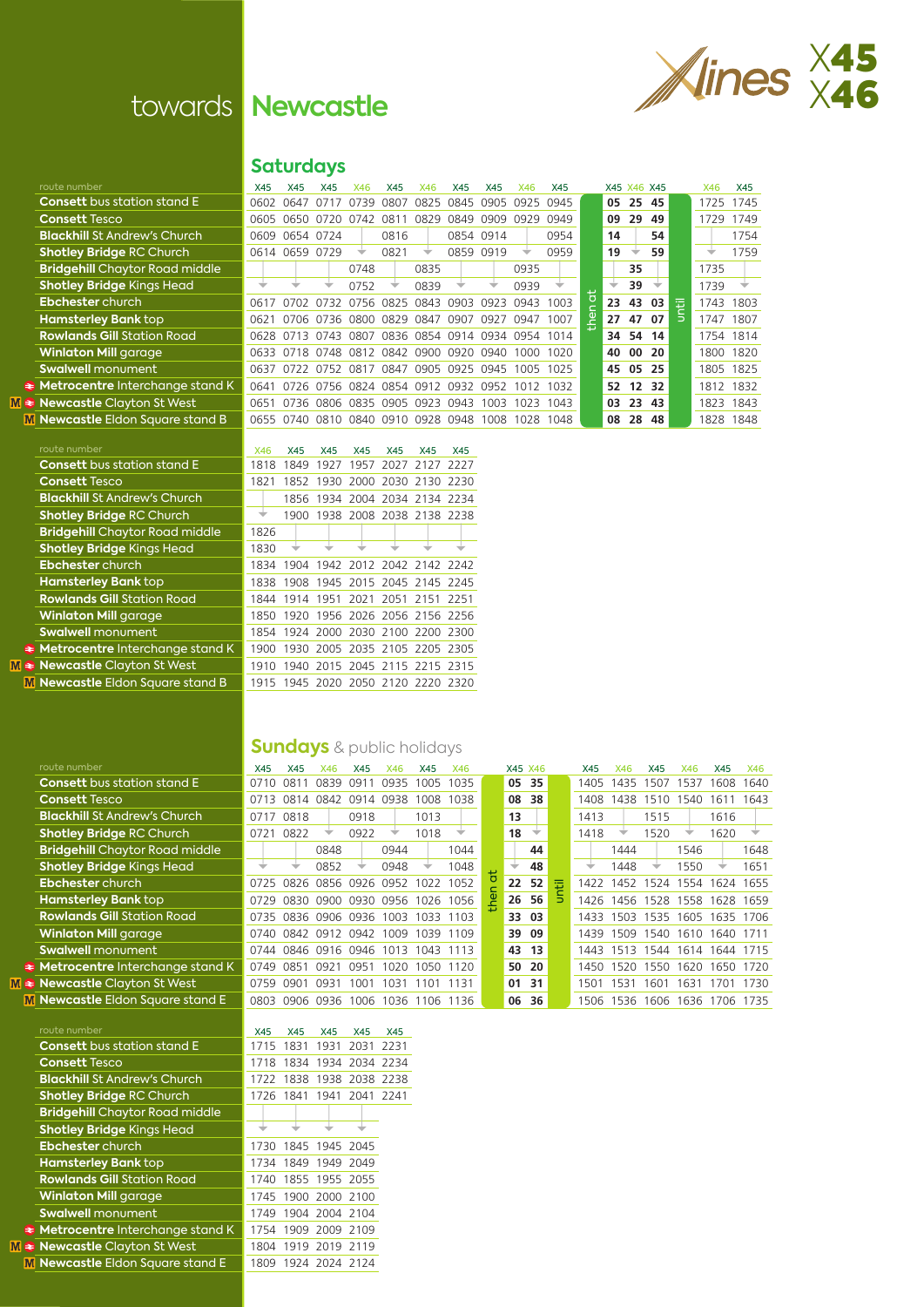

# towards **Consett**

# **Mondays to Fridays** except public holidays

| route number                          | X45  | X45                 | X45                           | <b>X45</b> | X46  | <b>X45</b> | <b>X45</b>                                        | X46  | X45  | X45       | X46       |   |                 | X45 X45 X46 |     |   | X46  | X45       | X45  | X46                      | <b>X45</b> |
|---------------------------------------|------|---------------------|-------------------------------|------------|------|------------|---------------------------------------------------|------|------|-----------|-----------|---|-----------------|-------------|-----|---|------|-----------|------|--------------------------|------------|
|                                       |      |                     |                               |            |      |            |                                                   |      |      |           |           |   |                 |             |     |   |      |           |      |                          |            |
| Newcastle Eldon Square stand B        |      | 0650.               |                               |            |      |            | 0715 0730 0750 0812 0835 0855 0917                |      |      | 0937      | 0957      |   | 17              | 37          | -57 |   | 1357 | 1417      | 1437 | 1457                     | 1517       |
| <b>Newcastle</b> Central Station      |      |                     | 0655 0720 0735 0755 0818 0841 |            |      |            |                                                   | 0901 | 0923 | 0943      | 1003      |   |                 | 23 43 03    |     |   | 1403 | 1423      | 1443 | 1503 1523                |            |
| Metrocentre Interchange stand F       |      |                     |                               |            |      |            | 0706 0734 0749 0809 0832 0855 0913 0935 0955 1015 |      |      |           |           |   |                 | 35 55 15    |     |   |      |           |      | 1415 1435 1455 1515 1535 |            |
| <b>Swalwell</b> monument              |      |                     |                               |            |      |            | 0710 0738 0753 0813 0836 0859 0917 0939           |      |      | 0959 1019 |           |   |                 | 39 59 19    |     |   | 1419 | 1439      | 1459 | 1519 1539                |            |
| <b>Winlaton Mill</b> garage           |      |                     |                               |            |      |            | 0714 0742 0757 0817 0840 0903 0921                |      | 0943 | 1003      | 1023      |   |                 | 43 03 23    |     |   |      |           |      | 1423 1443 1505 1525 1545 |            |
| <b>Rowlands Gill</b> Station Road     |      |                     | 0720 0748 0803                |            | 0823 |            | 0846 0909                                         | 0927 | 0949 | 1009      | 1029      |   |                 | 49 09 29    |     |   | 1429 | 1449      | 1511 | 1531                     | 1551       |
| <b>Hamsterley Bank</b> top            |      |                     |                               |            |      |            | 0726 0754 0809 0829 0852 0915 0933 0955 1015 1035 |      |      |           |           |   |                 | 55 15 35    |     | 击 |      |           |      | 1435 1455 1517 1537      | 1557       |
| <b>Ebchester</b> church               |      |                     | 0730 0758 0813 0833           |            |      | 0856       | 0919                                              | 0937 | 0959 | 1019      | 1039      | உ |                 | 59 19 39    |     |   | 1439 | 1459      | 1521 | 1541                     | 1601       |
| <b>Shotley Bridge RC Church</b>       | 0653 | 0734 0802 0817      |                               |            |      |            | 0900 0923                                         |      |      | 1003 1023 |           |   |                 | 03 23       |     |   |      | 1503 1525 |      |                          | 1605       |
| <b>Blackhill St Andrew's Church</b>   |      | 0658 0740 0808 0823 |                               |            |      |            | 0906 0929                                         |      | 1009 | 1029      |           |   | 09              | 29          |     |   |      | 1509      | 1531 |                          | 1611       |
| <b>Shotley Bridge Kings Head</b>      |      |                     |                               |            | 0837 |            |                                                   | 0941 |      |           | 1043      |   |                 |             | 43  |   | 1443 |           |      | 1545                     |            |
| <b>Bridgehill Chaytor Road middle</b> |      |                     |                               |            | 0841 |            |                                                   | 0945 |      |           | 1047      |   |                 |             | 47  |   | 1447 |           |      | 1549                     |            |
| <b>Consett T</b> esco                 | 0702 | 0744                | 0812 0827                     |            | 0847 | 0910       | 0933                                              | 0951 | 1013 | 1033      | 1053      |   | 13 <sup>1</sup> | 33          | -53 |   | 1453 | 1513      | 1535 | 1555                     | 1615       |
| <b>Consett</b> bus station stand E    |      | 0705 0747 0815 0830 |                               |            |      |            | 0850 0913 0936 0954                               |      | 1016 |           | 1036 1056 |   | 16              | 36          | -56 |   |      |           |      | 1456 1516 1538 1558 1618 |            |

**M** Newcastle Eldon Square star

**M**  $\triangleq$  **Newcastle** Central Station **Metrocentre** Interchange stand F **Swalwell monument Winlaton Mill garage Rowlands Gill Station Road Hamsterley Bank top Ebchester** church  $S$ **hotley Bridge** RC Church **Blackhill St Andrew's Church** 

**M** Newcastle Eldon Square stand B **M E** Newcastle Central Station **Metrocentre** Interchange stand F **Swalwell** monument **Winlaton Mill garage Rowlands Gill Station Road Hamsterley Bank top Ebchester** church **Shotley Bridge RC Church Blackhill St Andrew's Church Shotley Bridge** Kings Head<br>**Bridgehill** Chaytor Road middle **Consett Tesco Consett** bus station stand E

| route number                          | X45   | X46  | X45            | X45                      |                | X45       | <b>X45</b> | X46            | <b>X45</b>                         | <b>X45</b> | <b>X46</b> | <b>X45</b> |      | X45  |      | <b>X45</b> | <b>X45</b>                                                            | X45 |
|---------------------------------------|-------|------|----------------|--------------------------|----------------|-----------|------------|----------------|------------------------------------|------------|------------|------------|------|------|------|------------|-----------------------------------------------------------------------|-----|
| Newcastle Eldon Square stand B        | 1540. | 1600 | 1620           | 1645                     | 1705           | 1725      |            |                | 1750 1810 1830                     | 1850 1910  |            |            |      |      |      |            | 1930 1950 2020 2050 2135 2235 2335                                    |     |
| <b>Newcastle</b> Central Station      | 1546  | 1607 | 1627           | 1652                     | 1712           | 1732      | 1756       |                | 1816 1836 1856 1916                |            |            | 1936       |      |      |      |            | 1956 2026 2056 2141 2241 2341                                         |     |
| Metrocentre Interchange stand F       | 1600  | 1621 | 1641           | 1706                     |                |           |            |                |                                    |            |            |            |      |      |      |            | 1726 1746 1810 1830 1848 1908 1928 1948 2007 2037 2107 2152 2252 2352 |     |
| <b>Swalwell</b> monument              | 1605  | 1626 | 1646           |                          | 1711 1731 1751 |           |            |                | 1815 1835 1852 1912 1932 1952 2011 |            |            |            |      | 2041 |      |            | 2111 2156 2256 2356                                                   |     |
| <b>Winlaton Mill</b> garage           | 1611  |      |                | 1632 1652 1716 1736 1756 |                |           | 1821       |                | 1840 1856 1916 1936                |            |            |            |      |      |      |            | 1956 2015 2045 2115 2200 2300 0000                                    |     |
| <b>Rowlands Gill</b> Station Road     | 1619  |      | 1640 1700 1724 |                          | 1744           | 1803      |            | 1828 1847      | 1903                               | 1922       | 1942       | 2002 2021  |      | 2051 |      |            | 2121 2206 2306 0006                                                   |     |
| <b>Hamsterley Bank top</b>            | 1625  |      | 1646 1706 1730 |                          | 1750           | 1809      | 1834       |                | 1853 1908                          | 1928       |            |            |      |      |      |            | 1948 2008 2027 2057 2127 2212 2312 0012                               |     |
| <b>Ebchester</b> church               | 1629  |      |                | 1650 1710 1734           | 1754 1813      |           | 1838       | 1857           | 1912 1932                          |            | 1951       | 2011       |      |      |      |            | 2030 2100 2130 2215 2315 0015                                         |     |
| <b>Shotley Bridge RC Church</b>       | 1633  |      |                | 1714 1738                |                | 1817 1842 |            |                |                                    | 1916 1935  |            | 2014       |      | 2103 |      |            | 2218 2318 0018                                                        |     |
| <b>Blackhill St Andrew's Church</b>   | 1639  |      | 1719 1743      |                          |                | 1822 1847 |            | ₩              | 1922 1941                          |            |            | 2019       |      | 2108 |      |            | 2223 2323 0023                                                        |     |
| <b>Shotley Bridge Kings Head</b>      |       | 1654 |                |                          | 1758           |           |            | 1901           |                                    |            | 1954       |            | 2033 |      | 2133 |            |                                                                       |     |
| <b>Bridgehill</b> Chaytor Road middle | ÷     | 1658 |                |                          | 1802           |           |            | 1905           |                                    |            | 1957       |            | 2036 |      | 2136 |            |                                                                       |     |
| <b>Consett Tesco</b>                  | 1643  | 1704 | 1723           | 1747                     | 1808.          | 1826      | 1851       | 910            | 1926                               | 1945       | 2003       | 2023       | 2042 | 2112 | 2142 | 2227       | 2327 0027                                                             |     |
| <b>Consett</b> bus station stand E    | 1646  | 1707 | 1726           | 1750.                    | 1811           | 1829      |            | 1854 1913 1929 |                                    |            |            |            |      |      |      |            | 1948 2006 2026 2045 2115 2145 2230 2330 0030                          |     |
|                                       |       |      |                |                          |                |           |            |                |                                    |            |            |            |      |      |      |            |                                                                       |     |

these evening buses depart from stand E